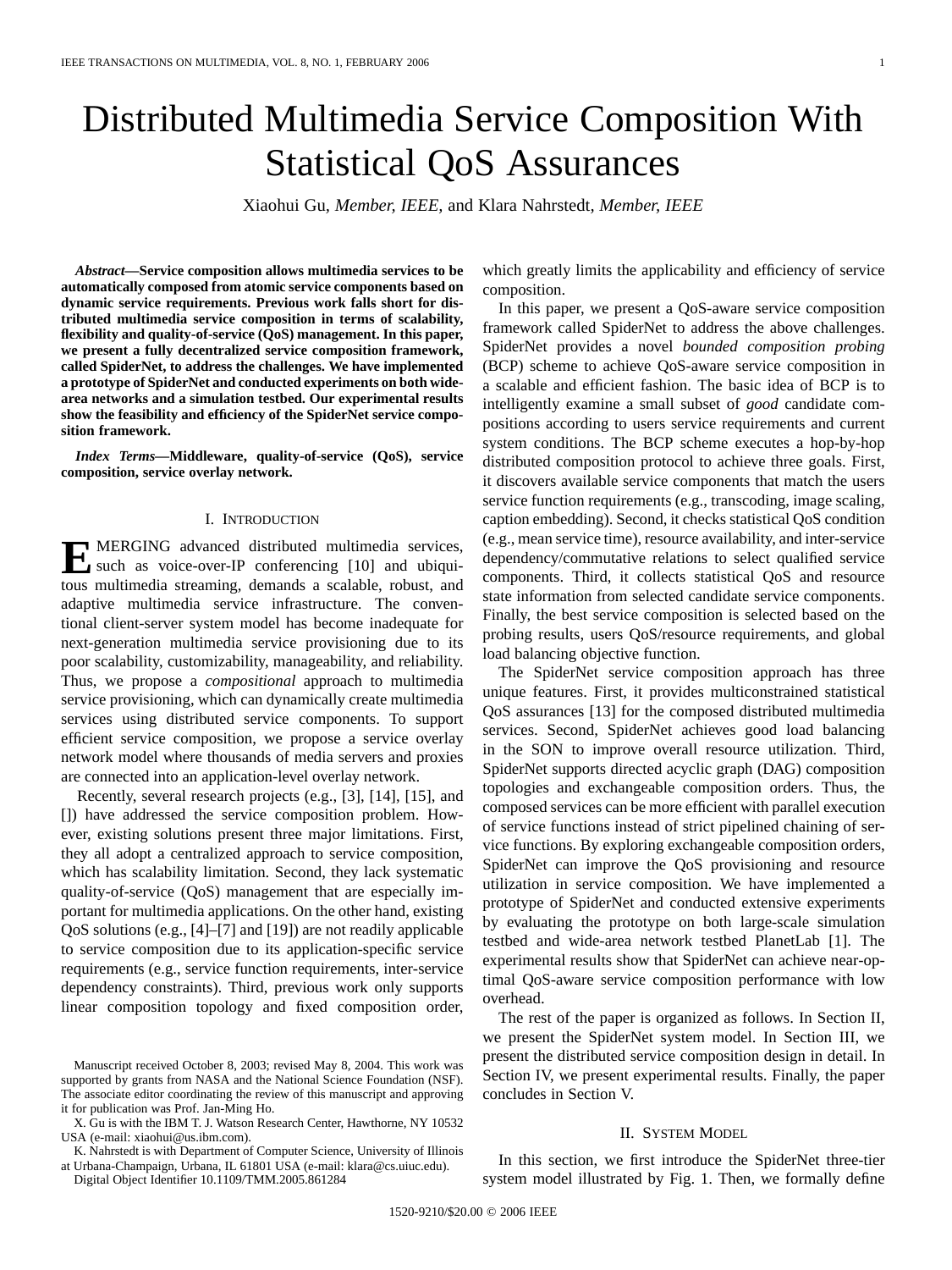

Fig. 1. SpiderNet system architecture.

the QoS-aware service composition problem. We summarize the notations in Table I for later references.

# *A. Abstract Service Layer*

The abstract service layer consists of users composite service requirements (e.g., secure mobile video-on-demand). The user can specify a composite service request using a function graph  $(\xi)$  and a QoS requirement vector  $(Q^{\text{target}})$ . The function graph specifies required service functions  $(F_i)$  and inter-service dependency and commutative relations, which is illustrated by the top tier in Fig. 1. The dependency relation from  $F_1$  to  $F_2$  means that the output of  $F_1$  will be used as the input by  $F_2$ , which is denoted by  $F_1 \rightarrow F_2$ . The commutative relation between  $F_1$  to  $F_2$  means that the composition order of  $F_1$  and  $F_2$  can be exchanged without affecting the composite services function. We formally define the function graph as follows.

*Definition 2.1:* A function graph is defined as  $\xi$  $(F, DR, PR), \mathcal{F} = \{F_i | 1 \leq i \leq |\mathcal{F}|\}, DR = \{dr_i | dr_i \triangleq$  $F_i \rightsquigarrow F_j \vert 1 \leq i \leq \vert DR \vert$ ,  $PR = \{pr_i \vert pr_i \stackrel{\Delta}{=} F_i \sim F_j \vert 1 \leq i \leq \vert pr_i \vert pr_i \vert 1 \leq i \leq \vert pr_i \vert pr_i \vert 1 \leq i \leq \vert pr_i \vert pr_i \vert 1 \leq i \leq \vert pr_i \vert pr_i \vert 1 \leq i \leq \vert pr_i \vert pr_i \vert 1 \leq i \leq \vert pr_i \vert pr_i \vert 1 \leq i \leq \vert pr_i \vert pr_i \vert 1 \leq i \leq \vert pr_i \vert pr_i \vert 1 \leq i \leq \vert pr_i \$  $|PR|\}$ , where  $|\mathcal{F}|$ ,  $|DR|$ , and  $|PR|$  represent the cardinalities of the set  $F$ , DR, and PR, respectively.

We use  $Q^{target} = [\langle C^{q_1}, \mathcal{P}^{q_1} \rangle, \dots, \langle C^{q_m}, \mathcal{P}^{q_m} \rangle]$  to define the users statistical QoS requirements for the composed service, where  $\langle C^{q_i}, \mathcal{P}^{q_i} \rangle$  specifies the bound  $C^{q_i}$  and the satisfaction probability<sup>1</sup>  $\mathcal{P}^{q_i}$  for the metric  $q_i$  that represents a QoS metric such as delay and loss rate. Users can either directly specify the composite service request using extensible markup language (XML) or use visual specification tools [[12\]](#page-10-0).

## *B. Instantiated Service Layer*

The instantiated service layer consists of distributed multimedia services that are dynamically composed from existing

TABLE I **NOTATIONS** 

| notation                                                                           | meaning                                |
|------------------------------------------------------------------------------------|----------------------------------------|
| $_{F}$                                                                             | service function                       |
| S                                                                                  | service component                      |
| $\frac{\xi}{Q^{target}}$                                                           | function graph                         |
|                                                                                    | QoS requirements                       |
|                                                                                    | ServFlow                               |
| l                                                                                  | service link                           |
| e                                                                                  | overlay link                           |
| $q_1^{in}$<br>$\bar{Q}^{in}$<br>$,,q_d^{in}$                                       | static input QoS requirements          |
| 7)                                                                                 | overlay node                           |
| $q_1^{out}$<br>$\overline{\cdots, q^{out}_d}$<br>$\bar{Q^{out}}$                   | static output QoS properties           |
| $r_1, , r_n$                                                                       | end-system resource availability       |
| $[q_1^p,,q_m^p]$                                                                   | dynamic QoS metrics                    |
|                                                                                    | adaptation policy                      |
| or $\gamma\overline{(Q^{out})}$<br>$\gamma(Q^{i\overline{n}}% ,Q^{i\overline{n}})$ | $Q^{in}$ or $Q^{out}$ after adaptation |
|                                                                                    | adaptation policy set                  |
| π                                                                                  | adaptation condition hypercube         |
| $R^{\lambda}$                                                                      | resource requirements of $\lambda$     |
| 0                                                                                  | overlay path                           |
| $\bar{\beta}$                                                                      | probing budget                         |
| $\alpha$                                                                           | probing quota                          |
|                                                                                    | aggregate resource cost metric         |
| $\langle {\cal C}^{q_i}, {\cal P}^{q_i} \rangle$                                   | statistical requirement for $q_i$      |
| $\frac{\overline{\mathcal{M}_{rk}}}{\mathcal{M}_{bw}}$                             | mean value of $r_k$                    |
|                                                                                    | mean value of bw                       |
| $\overline{bw}$                                                                    | available bandwidth                    |
| $\langle \mathcal{C}_{bw}, \mathcal{P}_{bw}\rangle$                                | statistical bandwidth requirement      |
|                                                                                    | probing message                        |
| $\langle\overline{\mathcal{C}_{r_k},\mathcal{P}_{r_k}}\rangle$                     | statistical requirement of $r_k$       |

service components. A multimedia service component  $(s_i)$  is a self-contained multimedia application unit providing a certain functionality (e.g., media transcoding), which is illustrated by Fig. 2(a). Each service component has several input and output ports for receiving input messages and sending output messages, respectively. Each input port is associated with a message queue for asynchronous communication between service components.

<sup>&</sup>lt;sup>1</sup>The satisfaction probability is defined as the probability when the random variable  $q_i$  is less or equal to  $C^{q_i}$ , assuming  $q_i$  is minimum-optimal.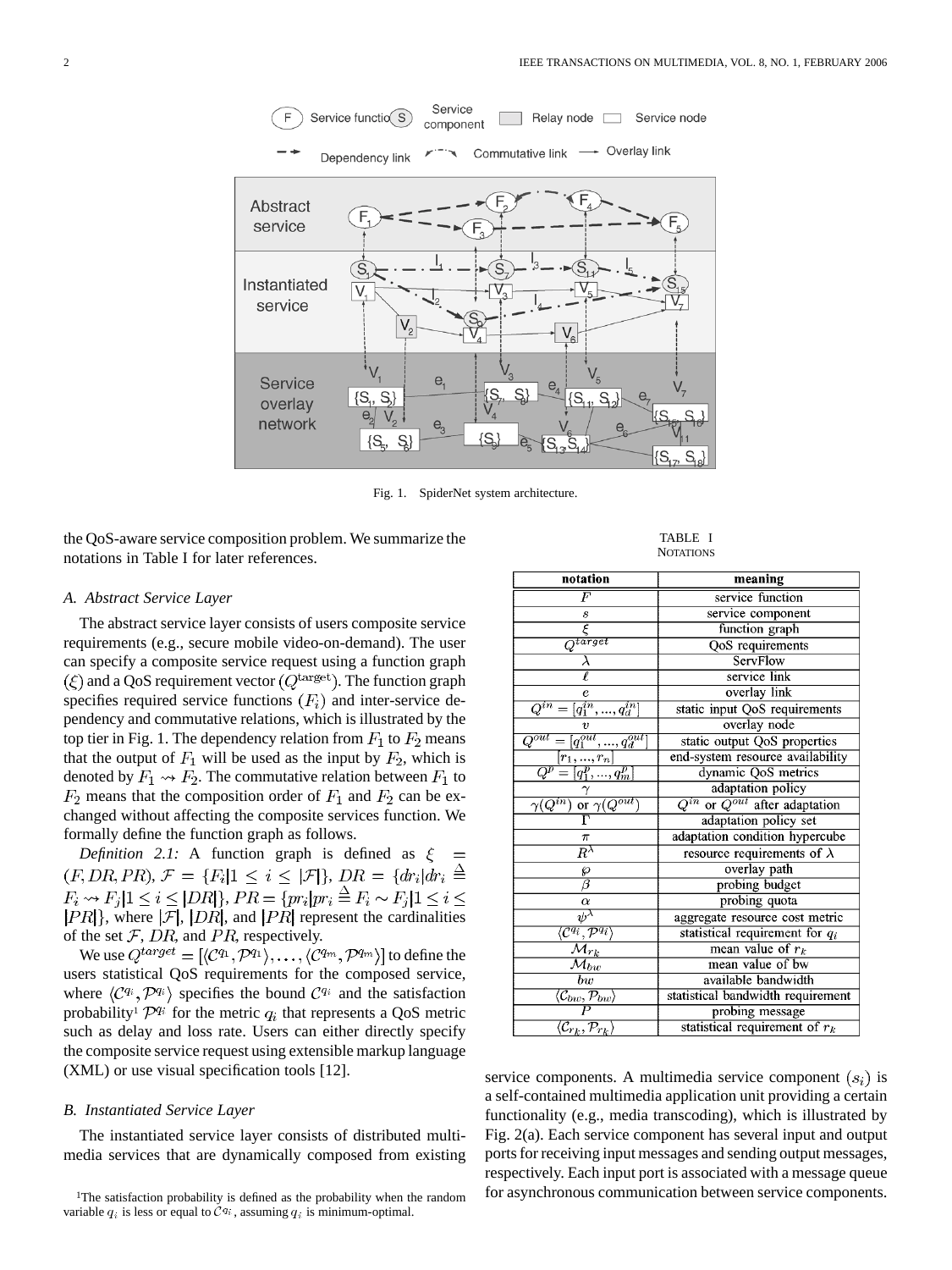

Fig. 2. Service composition model.

Each service component consists of four items: 1) *function name*, describing the service function provided by the service component; 2)*service code*, representing the service implementation; 3)*static meta-data*; and 4) *dynamic meta-data*. The static meta-data of a service component  $s_i$  consists of three parts: 1) the location of  $s_i$ ; 2) input quality requirements of the service component such as media format, frame rate, which is denoted by  $Q^{\mathbf{m}} = [q_1^{\mathbf{m}}, \dots, q_d^{\mathbf{m}}]$ , and output quality properties of the service component, denoted by  $Q^{\text{out}} = [q_1^{\text{out}}, \dots, q_d^{\text{out}}]$ ; and 3) adaptation policies  $\Gamma = {\gamma_1, \dots, \gamma_l}$ , where  $\gamma_i$  is expressed by an *if-condition-then-action* construct. The dynamic meta-data of a service component describe its fluctuating performance conditions, such as recent service delay. We use statistical QoS vector  $Q^{s_i} = [q_1^{s_i}, \ldots, q_m^{s_i}]$  to characterize the dynamic QoS metrics of the service component. Each QoS metric  $q_k$ ,  $1 \leq k \leq m$  is represented by a random variable, whose histogram is constructed from a number of recent sample values. Based on the histogram, we can estimate the probability density function (pdf) of  $q_k$ , denoted by  $\rho_{q_k}$ . We use  $Pr(q_k \leq C^{q_k})$  to define the satisfaction probability that the dynamic value of  $q_k$  is no larger than the required upper bound  $C^{q_k}$ .

When we compose two service components, we need to address two key issues, illustrated by Fig. 2(b). First, we need to check the QoS consistencies between two different service components since they can be developed by different third-party service providers. The QoS consistency includes two aspects. First, we check whether  $Q^{\text{in}}$  and  $Q^{\text{out}}$  of the two composed service components are consistent. Second, we check whether the adaptation policies of the two service components conflict with each other. The second issue is to derive the dynamic QoS values of the composed service from those of constituent service components and the network connection between them. Because we

use statistical QoS metrics, the accumulation of QoS metrics means convolution [\[18](#page-10-0)] between them.<sup>2</sup>

We describe a composite distributed multimedia service using a DAG called *ServFlow*  $(\lambda)$ , illustrated by the middle tier in Fig. 1. The nodes in the ServFlow represent the service components and the links in the ServFlow represent application-level connections called service link. Each service link is mapped to an overlay path by the overlay data routing layer. For example, in Fig. 1, the service link  $\ell_i$  is mapped to the overlay path  $\wp_i = e_1 \rightarrow e_2 \ldots \rightarrow e_k$ . We formally define the ServFlow as follows.

*Definition 2.2:* A ServFlow is defined as  $\lambda = \langle S, L \rangle$ ,  $S =$  $\{s_k|1 \leq k \leq |S|\}, L = \{\ell_k|\ell_k = s_i \to s_j, 1 \leq k \leq |L|\}.$ For example, the ServFlow shown in Fig. 1 can be described as  $\lambda = (\{s_1, s_7, s_9, s_{11}\}, \{\ell_1/\wp_1, \ell_2/\wp_2, \ell_3/\wp_3, \ell_4/\wp_4, \ell_5/\wp_5\}),$ where  $\wp_1 = e_1, \wp_2 = e_2 \rightarrow e_3, \wp_3 = e_4, \wp_4 = e_5 \rightarrow e_6$ , and  $\wp_5 = e_7$ . If an overlay node contributes multimedia services on a ServFlow  $\lambda$ , it is called a *service node*. If an overlay node only performs application-level data relaying on  $\lambda$ , it is called a *relay node*.

To quantify the load balancing property of an instantiated ServFlow, we define a resource cost aggregation metric, denoted by  $\psi^{\lambda}$ , which is the weighted sum of ratios between resource requirements of the service components/service links between resource availabilities on the hosting overlay nodes/overlay paths. We use  $\mathcal{C}_{r_i}^{s_i}$  and  $\mathcal{P}_{r_i}^{s_i}$  to represent the resource requirement threshold and satisfaction probability of the service component  $s_i$  for the i'th end-system resource type (e.g., CPU, memory, disk storage), respectively. Similarly, we use  $\mathcal{C}_{hm}^{\ell_i}$  and  $\mathcal{P}_{hm}^{\ell_i}$  to denote the required threshold and satisfaction probability for the network bandwidth on the service link  $\ell_i$ , respectively.

<sup>2</sup>For simplicity, we assume that all QoS metrics are additive since a multiplicative metric (e.g., loss rate) can be transformed into additive parameters using logarithmic function. We also assume that all QoS metrics of different service components and network links are independent.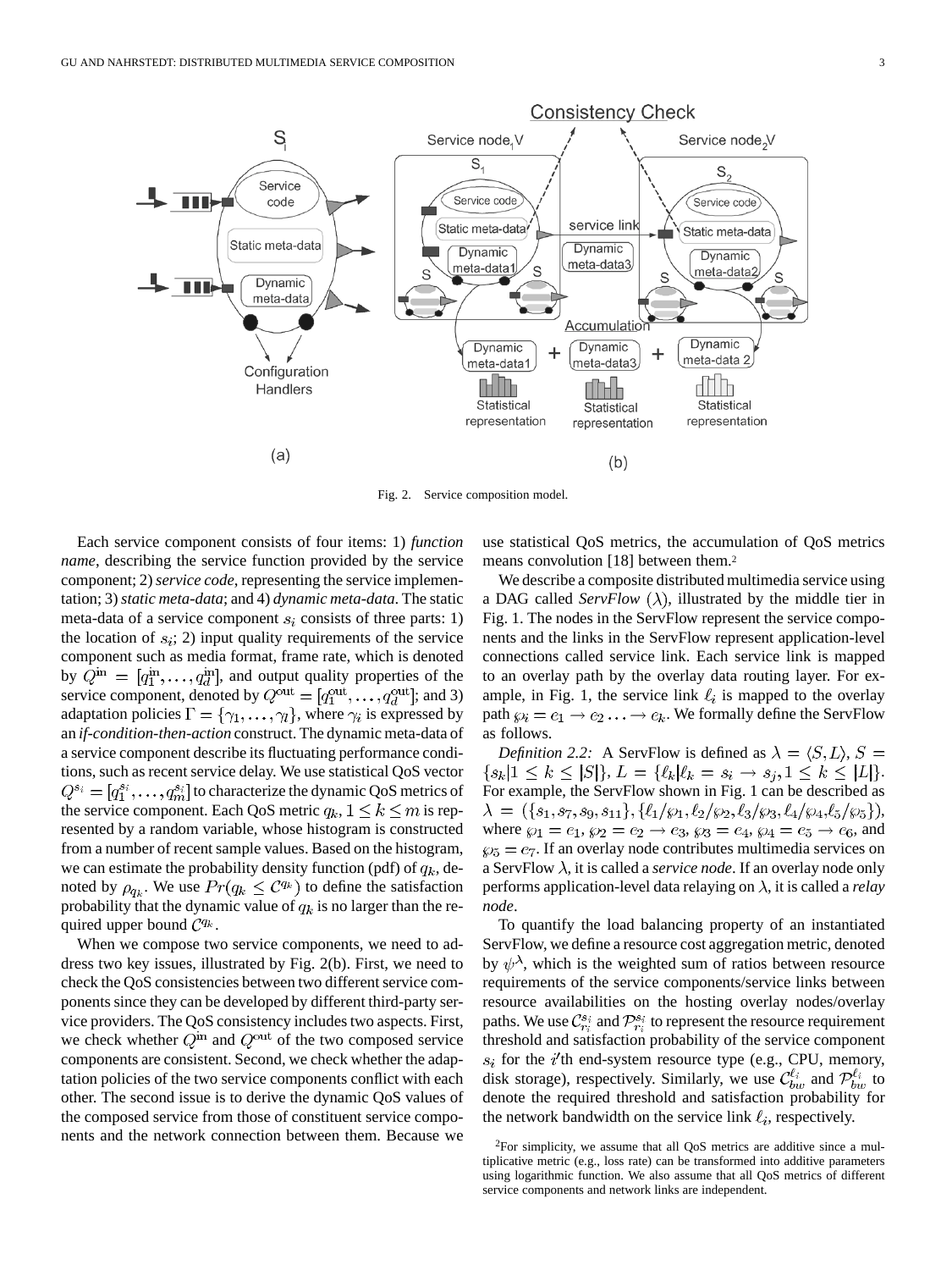

Fig. 3. QoS-aware service composition problem illustration.

The resource requirements of a service component depend on its implementations and the current workload. In contrast to the conventional data routing path, the resource requirements along a ServFlow are no longer uniform due to the nonuniform service functionalities on the ServFlow. Different service components can have different resource requirements due to heterogeneous functions and implementations. The bandwidth requirements also vary among different service links since the valueadded service instances can change the original media content (e.g., image scaling, color filter, information embedding). We use  $\mathcal{M}_{r_i}^{v_j}$  to denote *mean* availability of i'th end-system resource type on the overlay node  $v_j$ .

We use  $\mathcal{M}_{bw}^{\wp_i}$  to denote the *mean* availability of the bandwidth on the overlay path  $\wp_i$ , which is defined as the minimum mean available bandwidth among all overlay links  $e_i \in \wp$ . The mean values can be calculated from the pdfs of the corresponding statistical metrics. Hence, the resource cost aggregation metric  $\psi^{\lambda}$ is defined as follows:

$$
\psi^{\lambda} = \sum_{\frac{s_i}{v_j \in \lambda}} \sum_{k=1}^n w_k \frac{\mathcal{C}_{r_k}^{s_i}}{\mathcal{M}_{r_k}^{v_j}} + w_{n+1} \sum_{\frac{\ell_i}{v_i \in \lambda}} \frac{\mathcal{C}_{bw}^{\ell_i}}{\mathcal{M}_{bw}^{\wp_i}}
$$

$$
\sum_{k=1}^{n+1} w_k = 1, 0 \le w_k \le 1, 1 \le k \le n+1.
$$
 (1)

 $w_k$ ,  $1 \leq k \leq n+1$  represents the importance of different resource types.<sup>3</sup> We can customize  $\psi^{\lambda}$  by assigning higher weights to more critical resource types. The ServFlow with smaller resource cost aggregation value has a better load-balancing property because the resource availabilities exceed the resource requirements by a larger margin.

#### *C. Service Overlay Network Layer*

The substrate tier of the SpiderNet system is a service overlay network that consists of distributed overlay nodes  $(v_i)$  connected by application-level connections called overlay links  $(e_i)$ . Each overlay node can provide one or more multimedia service components. The overlay network topology can be formed by connecting each overlay node with a number of other nodes called neighbors via overlay links. Application-level data relaying [\[2](#page-10-0)] is required between two overlay nodes that are not directly connected. For example, in Fig. 1, the data sent by  $v_1$  to  $v_4$  needs to be relayed by  $v_2$ . The QoS-aware service composition is then performed on top of the overlay data routing layer.

Each node  $v_i$  is associated with a statistical resource availability vector  $[r_1^{v_i}, \ldots, r_n^{v_i}]$ , where  $r_k^{v_i}$  is a random variable describing the statistical availability for the  $k<sup>'</sup>$ th end-system resource type (e.g. CPU, memory, disk storage). We use a histogram to estimate the pdf  $\rho_r$  of the random variable r. Thus, we do not need to make any assumption about the distribution of the random variable. The histogram is constructed from a number of recent sample values. For example, if the total sample size of the histogram is  $Z$  and the number of sample values in the bin  $[x - (\Delta x/2), x + (\Delta x/2)]$  is Y, then we have  $\rho_r(x) \approx Y/Z$ . Each node  $v_i$  also maintains statistical bandwidth availability  $bw^{\ell_j}$  for its adjacent overlay links  $\ell_j$ . For scalability, each node maintains the above histograms *locally*, which are not disseminated to other overlay nodes.

## *D. Problem Description*

We formulate QoS-aware service composition as a two-dimensional graph mapping problem illustrated by Fig. 3. In one dimension, we can derive different composition patterns from the original function graph by considering the commutative links. In the other dimension, we can map each service function into different duplicated service components in the SON. These duplicated service components provide the same functionality but can have different QoS properties (e.g., service time) and available resources on the local peer host (e.g., CPU, memory). For example, in Fig. 3, function  $F_1$  can be mapped to two duplicated service components  $s_1$  and  $s_2$ . We can derive different ServFlows from the function graph by considering the above two dimensions. Thus, the QoS-aware service composition problem (QSC) is to find the best mapping from the function

<sup>3</sup>Some services are computationally intensive (e.g., image analysis), which require low network bandwidth. However, some services require high network bandwidth and low CPU (e.g., forwarding service).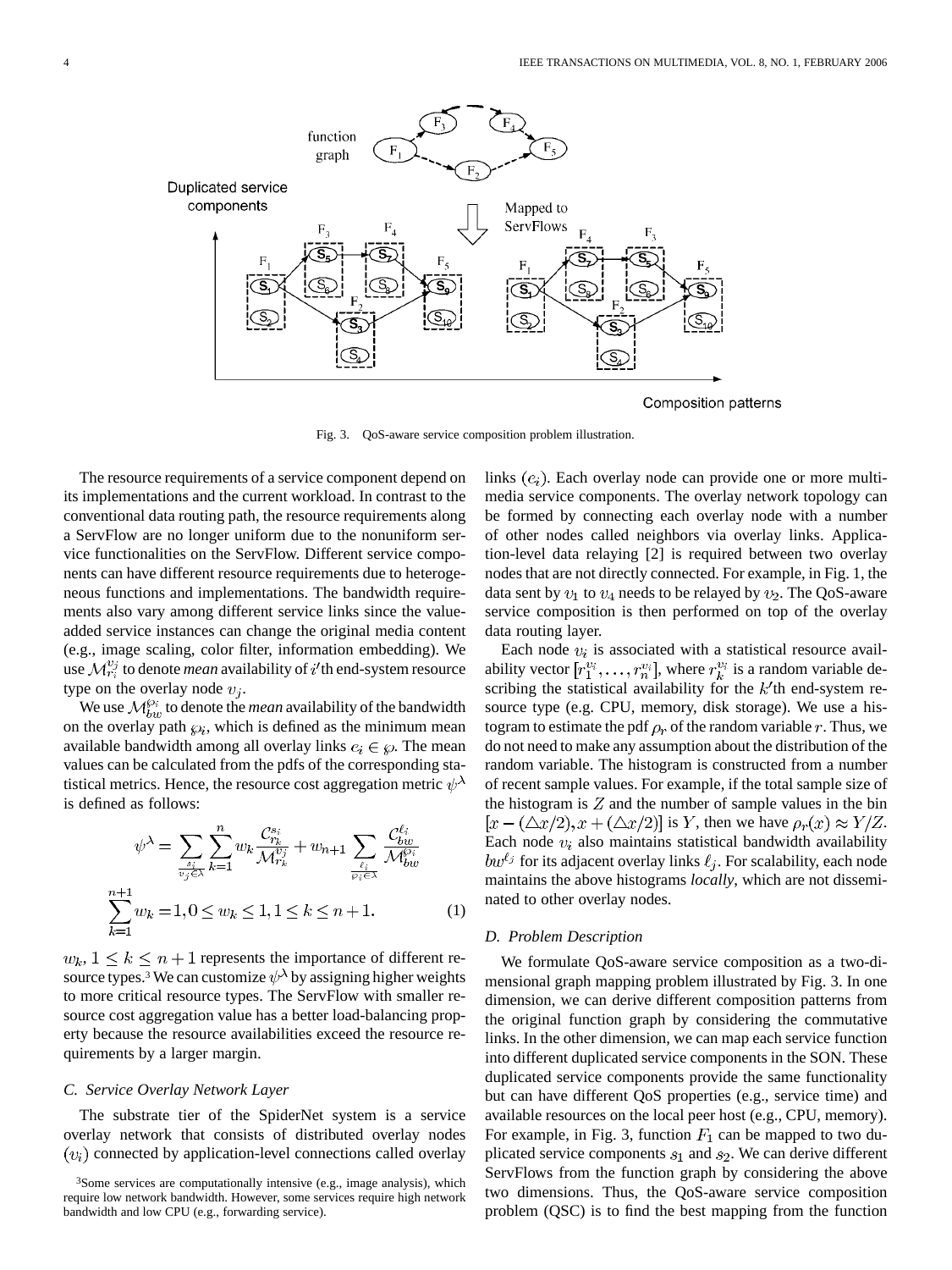graph to the best qualified ServFlow that satisfies the users multiconstrained QoS requirements  $Q^{req}$  and achieves best load balancing in the current multimedia service overlay. We formally define the QSC problem as follows.

*Definition 2.3 QoS-Aware Service Composition (QSC) Problem:* Given a composite service request  $\Upsilon = \langle \xi, Q^{target} \rangle$ and a multimedia service overlay  $G = (V, E)$ , the QSC problem is to map  $\xi$  into the best qualified ServFlow  $\lambda$ , such that  $\lambda$  minimizes  $\psi^{\lambda}$  subject to the following constraints:

$$
Pr\left(q_k^{\lambda} \le C^{q_k}\right) \ge \mathcal{P}^{q_k}, \forall k, 1 \le k \le m \tag{2}
$$

$$
Pr(r_k^{v_j} \geq \mathcal{C}_{r_k}^{s_i}) \geq \mathcal{P}_{r_k}^{s_i}, \forall k, 1 \leq k \leq n, \forall s_i \in \lambda \quad (3)
$$

$$
Pr\left(bw^{\wp_i} \geq \mathcal{C}_{bw}^{\ell_i}\right) \geq \mathcal{P}_{bw}^{\ell_i}, \forall \ell_i \in \lambda.
$$
 (4)

*Theorem 2.1:* QSC problem is NP-hard. Readers are referred to [[9](#page-10-0)] for proof details.

## III. SYSTEM DESIGN

In this section, we present the bounded composition probing protocol, concepts of probing budget and probing quota, per-hop probe processing algorithm, and optimal service composition selection. Finally, we discuss several enhancements to the basic distributed service composition scheme.

## *A. BCP Protocol*

SpiderNet executes a BCP protocol to perform distributed service composition. Given a service composition request, the source node invokes the BCP protocol,<sup>4</sup> which includes four major steps.

- Step 1. **Initialize the probe.** The source first generates a composition probing message, called probe. The probe carries the information of function graph and the users QoS/resource requirements. The probe can spawn new probes in order to concurrently examine multiple next-hop choices. To control the number of spawned probes, the probe carries a *probing budget*  $(\beta)$  that defines how many probes we could use for a composition request. We will introduce the probing budget in more detail in Section III-B.
- Step 2. **Hop-by-hop probe processing.** Each peer processes a probe independently using only local information. The goal of hop-by-hop distributed probe processing is to collect needed information and perform intelligent parallel searching of multiple candidate ServFlows. We will describe this step in detail in Section III-D.
- Step 3. **Optimal composition selection.** The destination collects the probes for a request with certain timeout period. It then selects the best qualified ServFlow based on the resource and QoS states collected by the probes. We will discuss this step in detail in Section III-E.
- Step 4. **Setup service session.** Finally, the destination sends an acknowledge message along the reversed
- 1 The source node generates a probe  $P$ 2 Initialize P with  $\xi$ ,  $\beta$ ,  $Q^{target}$ Derive first-hop services  $s_1, ..., s_k$ Spawn  $k$  probes from  $P$  $5 -$ Send new probes to next hop 6 Per-hop probe processing at an intermediate node  $v_i$ if  $v_i$  is a relay node Derive next data routing hop  $v_k$ Update P with its local info. of  $e(v_i, v_k)$ Forward  $P$  to  $v_k$ 10 11 if  $v_i$  is a service node providing  $s_i$ Check Resource/QoS conformance 12 13 if ServFlow is qualified 14 Perform soft resource allocation 15 Derive next-hop service functions using  $\xi$ 16 Check QoS consistency 17 Spawn new probes 18 Updates new probes with local info. of  $s_i$ 19 Send new probes to next-hop 20 else Drop the received probe P
- 21 The sink node selects the best ServFlow

Fig. 4. Distributed service composition algorithm.

selected ServFlow to confirm resource allocations and initialize service components at each intermediate peer. Then the application sender starts to send application data stream along the selected ServFlow. If no qualified ServFlow is found, the destination returns a failure message to the source directly. Fig. 4 shows the pseudocode of the distributed service composition algorithm.

## *B. Probing Budget*

 $\mathbf{R}$  $\overline{\mathbf{4}}$ 

 $\tau$ 

 $\mathbf{R}$  $\mathbf Q$ 

We introduce the concept of *probing budget* that allows us to precisely control the number of probes used for each composition request. The probing budget represents the trade-off between the probing overhead and composition optimality. Larger probing budget allows us to examine more candidate ServFlows, which allows us to find a better qualified ServFlow. Different from previous work, SpiderNet can provide an adaptive composition solution with tunable performance by properly adjusting the probing budget. For example, we can use larger probing budget for the request with: 1) higher priority; 2) stricter QoS constraints; or 3) more complex function graph. We can also adaptively adjust the probing budget based on user feedbacks and historical information.

## *C. Probing Quota*

Although the probing budget could control the total probing overhead, it cannot guarantee the fair sharing of the probing budget among different service functions. If there are many candidate service components for a service function, dividing  $\beta_0$ among *all* candidate service components can quickly use up the probing budget. To address the problem, we associate a *probing quota*  $(\alpha_i)$  with each service function  $F_i$  to limit the number of probes used for  $F_i$ . In the basic distributed service composition algorithm, we assume that all service functions are equally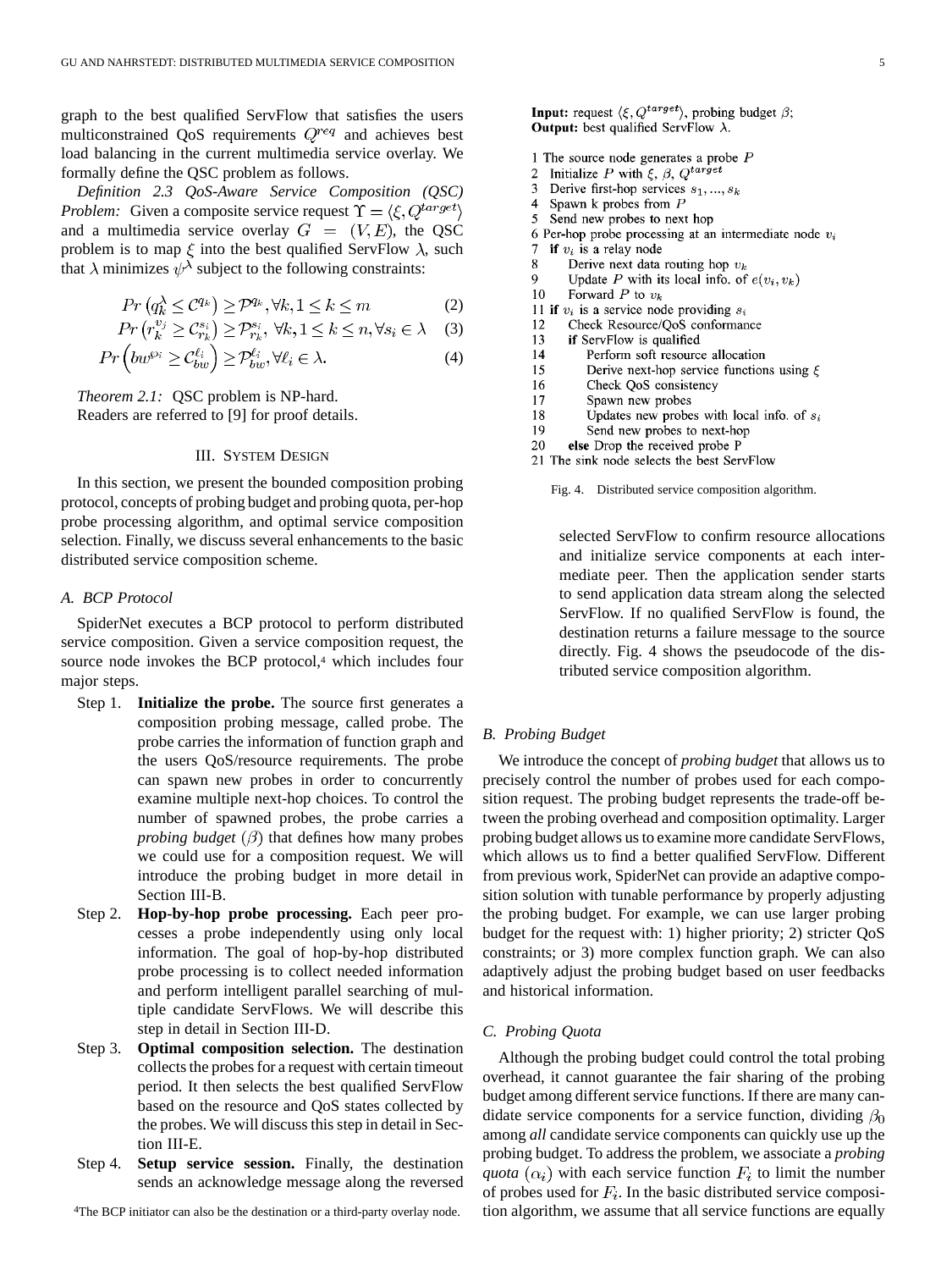important. We will describe the differentiated probing quota allocation in Section III-F. Let us assume that we are given a function graph  $\xi$  includes k branch paths  $\tau_1, \ldots, \tau_k$ , each of which includes  $L_i$  service functions with  $Z_i$  ( $Z_i \geq 1, 1 \leq i \leq k$ ) alternative permutations (i.e., composition patterns). If each service function is associated with the same probing quota  $\alpha$ , the total probes generated on the branch path with  $L<sub>i</sub>$  service functions and  $Z_i$  permutations is  $Z_i \cdot \alpha^{L_i}$ . Thus, we can derive  $\alpha$  based on the following inequalities:

$$
Z_i \cdot \alpha^{L_i} \le \frac{\beta_0}{k}, \quad 1 \le i \le k. \tag{5}
$$

For example, in Fig. 3, the function graph includes two branch paths. The first branch has two permutations that can generate  $2\alpha^4$  probes if BCP uses  $\alpha$  probes for each function. The second branch can generate  $\alpha^4$  probes. According to (5), we have  $2\alpha^4 \le \beta_0/2$  and  $\alpha^4 \le \beta_0/2$ . Thus, the upper-bound of  $\alpha$  is  $\lfloor \sqrt[4]{\beta_0/4} \rfloor$ .

# *D. Per-Hop Probe Processing*

We now describe the details of the per-hop probe processing steps that mainly includes six steps.

- a) **Resource/QoS check and soft resource allocation**. When a service node receives a probe, it first checks whether the QoS and resource values of the probed ServFlow already violate the users requirements. If the accumulated QoS and resource values already violate the users requirements, the probe is dropped immediately. Otherwise, the peer will temporarily allocate required resources to the expected application session. However, the resource allocation is *soft* since it will be cancelled after certain timeout period if the peer does not receive a confirmation message. The purpose of this soft resource allocation is to avoid conflicted resource admission caused by concurrent probe processing. Thus, we can guarantee that probed available resources are still available at the end of the probing process.
- b) **Derive next-hop service functions.** Next, the service node derives the next-hop service functions according to the dependency and commutative relations in the function graph. All the functions dependent on the current function are considered as next-hop functions. For each next-hop function  $F_k$  derived above, if there is a exchange link between  $F_k$  and  $F_l$ ,  $F_l$  is also a possible next-hop function. The probing budget is proportionally distributed among next-hop functions according to their probing quotas. To avoid incorrect loops in the composition probing, we modify the functions graphs in the new probes destined to the two exchangeable service functions  $F_k$  and  $F_l$ . In the probe for  $F_k$ , we modify its function graph by replacing  $F_k \sim F_l$  with  $F_k \rightsquigarrow F_l$ . In the probe for  $F_l$ , we modify its function graph by first replacing  $F_k \sim F_l$  with  $F_l \rightsquigarrow F_k$ , and then letting  $F_k$ inherit all the relations of  $F_l$ . More details can be found in [[9\]](#page-10-0).
- Step 2.3: **Discover candidate service components.** The service node discovers candidate service components

for all next-hop functions derived above. For scalability, we implement a decentralized service discovery based on the distributed hash table (DHT) system [\[17](#page-10-0)]. Readers are referred to [\[11\]](#page-10-0) for detailed description.

Step 2.4: **Check QoS consistency.** Based on the service discovery results, the service node then performs QoS consistency check between the current service component and next-hop candidate service components. The QoS consistency check includes two aspects: (1) the consistencies between output QoS parameters  $Q^{\text{out}}$  of the current service component and input QoS parameters  $Q^{\text{out}}$  of the next-hop service component; and (2) the compatibility between the adaptation policies of two connected service components. Unlike the IP-layer network where all routers provide a uniform data forwarding service, the node in the multimedia service overlay can provide different multimedia services, which makes it necessary to perform QoS consistency check between two connected service components. We first check the parametric consistency based on the following definitions,

*Definition 3.1:* Parametric consistency relation ( $Q_{\text{S}}^{\text{out}} \prec$ . Given two service components  $s_a$  and  $s_b$ ,  $Q_{s_a}^{\text{out}} \preceq Q_{s_b}^{\text{in}}$  if and only if  $\forall i, 1 \leq i \leq d, \exists j, 1 \leq j \leq d: 1$  )  $q_{a,i}^{\text{out}} = q_{b,i}^{\text{in}}$ , if is a single value and 2)  $q_{a_i}^{\text{out}} \subseteq q_{b_i}^{\text{in}}$ , if  $q_{b_i}^{\text{in}}$  is a range value.

In addition, we also check whether the adaptation policies of the two service components are compatible with each other. Generally, we can express an adaptation policy using an *if-condition-then-action* construct. For example, a video tracking service can have the following adaptation policy, *if CPU is below 40% and bandwidth is below 100 kbps, then use RGB8\\_color*. We say two adaptation policies are compatible if their actions will not cause any parametric in-consistency. For example, an adaptation policy of a service component specifies that the service component changes output media format from MPEGII to JPEG when the available CPU is lower than 40%. If the components successor specifies that the required input media format must be MPEGII, then the adaptation policy will potentially cause parametric in-consistency between the two service components. We use hyper-cube  $\pi$  to model adaptation conditions, where each condition attribute (e.g., CPU and bandwidth in the visual tracking example) represents one dimension of the hyper-cube. We check the compatibility of two adaptation policies based on the relations of their condition hypercubes (e.g., equal, disjoint, overlapping), which is formally defined as follows,

*Definition 3.2:* Adaptation Rule Set Compatibility Relation  $(\Gamma_{s_a} \bowtie \Gamma_{s_b})$ . We use  $\gamma(SQ^{\text{in}})$  and  $\gamma(SQ^{\text{out}})$  to represent the new  $SQ^{\text{in}}$  and  $SQ^{\text{out}}$  after the service component is changed by its adaptation policy  $\gamma$ . Given two adaptation policy sets  $\Gamma_{s_a} =$  $\{\gamma_{a_1}, \ldots, \gamma_{a_A}\}\$  and  $\Gamma_{s_b} = \{\gamma_{b_1}, \ldots, \gamma_{b_B}\}\$ , we define that two adaptation policy sets are compatible, denoted by  $\Gamma_{s_a} \bowtie \Gamma_{s_b}$ , if and only if  $\forall \gamma_{a_i} \in \Gamma_{s_a}, \forall \gamma_{b_i} \in \Gamma_{s_b}: 1$ ; 2) ; 3)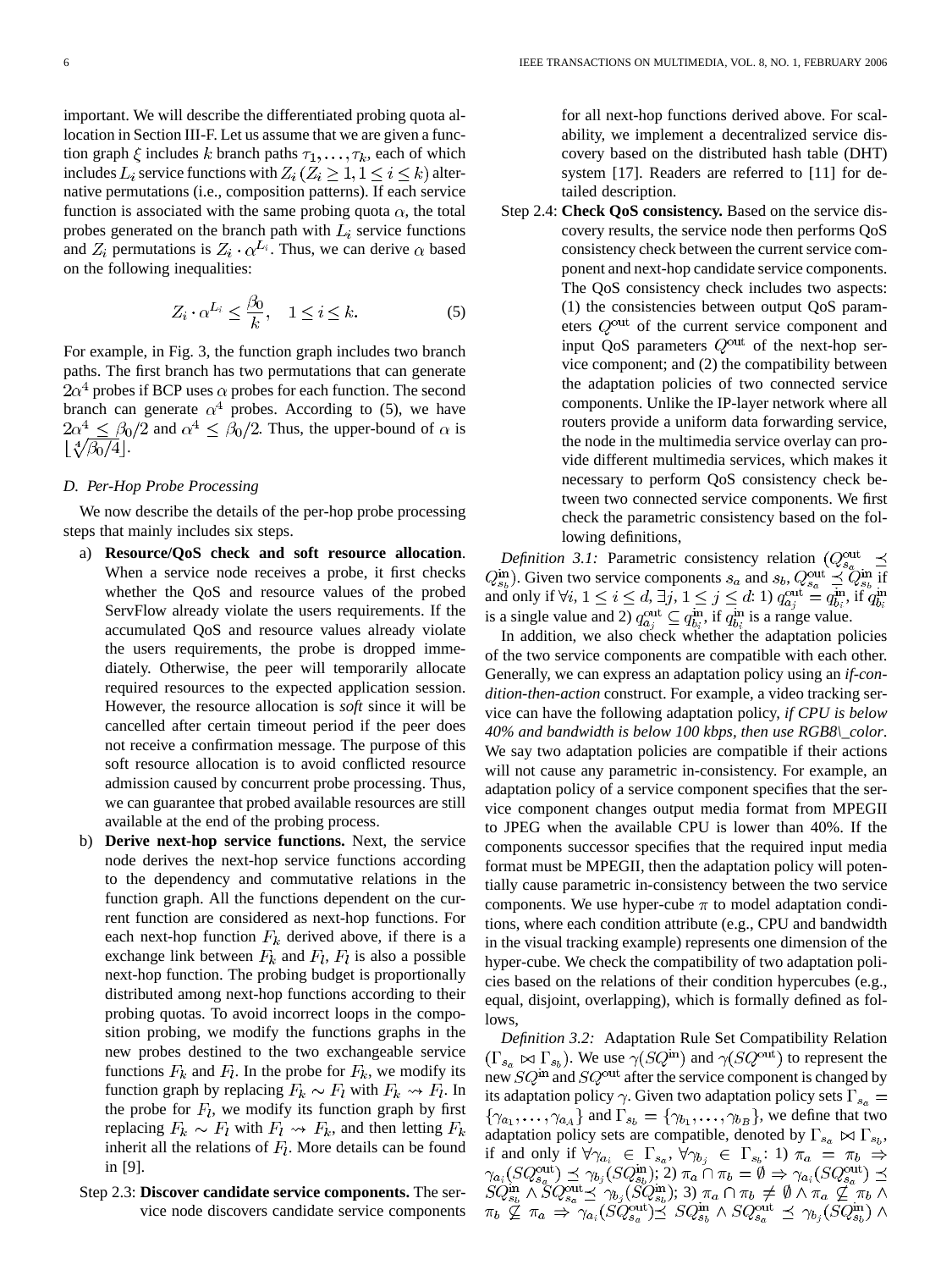; 4) ; 5)  $SG_{s_b}^{\text{in}} \wedge \gamma_{a_i} (SQ_{s_a}^{\text{out}}) \preceq \gamma_{b_i} (SQ_{s_b}^{\text{in}}).$ 

Based on the above two definitions, we define the inter-component QoS consistency relation as follows,

*Definition 3.3:* Inter-component QoS consistency  $(s_a \Leftrightarrow$  $s_b$ ). Given two service components  $s_a$  and  $s_b$ , their static meta-data items  $(SQ_{s_a}^{\text{in}}, SQ_{s_a}^{\text{out}}, \Gamma_{s_a})$  and  $(SQ_{s_b}^{\text{in}}, SQ_{s_b}^{\text{out}}, \Gamma_{s_b})$ . We define that  $s_a$  is QoS consistent with  $s_b(s_a \Leftrightarrow s_b)$ , if and only if (1)  $SQ_{s_a}^{\text{out}} \preceq SQ_{s_b}^{\text{in}}$  and (2)  $\Gamma_a \bowtie \Gamma_b$ .

In SpiderNet, static meta-data items are described using the XML-based markup language HQML [[12\]](#page-10-0). SpiderNet check the QoS consistency between two service components using the HQML syntactic and semantic parsers [[12\]](#page-10-0) according to the above Inter-component QoS consistency definitions. The computation complexity of the parametric consistency check is  $O(d)$ , where d is the dimension of the vectors  $Q^{\text{in}}$  and  $Q^{\text{out}}$ . If the adaptation condition requires a K-dimensional space, then we can decide the relation of two condition hypercubes in  $O(K^2)$ . Thus, the computation complexity of checking the compatibility of two adaptation policy sets is  $O(ABdK^2)$ , where A defines the size of rule set of  $s_a$ , B defines the size of rule set of  $s_b$ . The computation complexity of the complete inter-component QoS consistency check algorithm is  $O(ABdK^2)$ .

- Step 2.5: **Select next-hop service components.** Due to the probing budget and probing quota constraints, the service node  $v_i$  may not be able to probe all the qualified next-hop service components. Thus,  $v_i$  selects a subset of most promising next-hop candidate service components to probe. Suppose we find  $K$  qualified candidate service components for the next-hop function  $F_k$ . Let  $\beta_k$  denote the available probing budget for  $F_k$  decided by step 2.2. Let  $\alpha_k$  define the probing quota for  $F_k$ . Thus, the number of probes that can be used by  $F_k$  is  $I = min(\beta_k, \alpha_k)$ . If  $I \geq K$ , then the service node spawns K new probes from the received probe to examine all  $K$ candidate service components. Each new probe has a probing budget  $|\beta_k/K|$ . However, if  $I\langle K$ , then we do not have enough probing budget to probe all the  $K$  candidate service components. In this case,  $v_i$  selects I most promising next-hop service components from the  $K$  candidates based on the local available information. To meet our multiconstrained QoS and resource management goals,  $v_i$ selects the best next-hop service components based on a combined metric that comprehensively considers all local states information such as the network delays retrieved from the overlay data routing layer and average service delays of the candidate service component retrieved from the static metadata. Finally,  $v_i$  spawns a new probe for each selected next-hop service component. Each new probe has a probing budget  $|\beta_k/I|$ .
- Step 2.6: **Update probe with statistical local states.** In the last step, the service node  $v_i$  sets the content of each

new probe  $P^{new}$  based on the content of the received probe  $P$  and its local statistical information. First,  $v_i$  updates the pdfs of the accumulated QoS values  $Q^{\lambda}$  of the probed ServFlow  $\lambda$  using the convolution between its old values recorded in  $P$  and  $Q^{s_i}$  of the current service component  $s_i$  as follows:

$$
\rho_{q_i}^{\lambda}(u) = \int_{-\infty}^{\infty} \rho_{q_i}^{\lambda}(x) \cdot \rho_{q_i^{s_i}}(u-x) dx, \ 1 \le i \le m. \tag{6}
$$

Second,  $v_i$  updates the resource requirements of the probed ServFlow  $\lambda$  with the CPU resource requirement of  $s_i(\mathcal{C}_{\text{cpu}}^{s_i}, \mathcal{P}_{\text{cpu}}^{s_i})$  and the bandwidth requirement  $(\mathcal{C}_{bw}^{l_k}, \mathcal{P}_{bw}^{l_k})$  for the service link  $l_k$  between  $s_i$ and the selected next-hop service instance in  $P<sup>new</sup>$ . Third,  $v_i$  calculates the mean resource availability value  $\mathcal{M}_{r_k}$  and the resource satisfaction probability  $Pr(r_k \geq C_{r_k}^{s_i})$  for the end-system resource  $r_k$  as follows:

$$
\mathcal{M}_{r_k} = \int_{-\infty}^{+\infty} x \rho_{r_k}(x) dx, \quad 1 \le k \le n \qquad (7)
$$

$$
Pr(r_k \geq C_{r_k}^{s_i}) = \int_{C_{r_k}^{s_i}}^{\infty} \rho_{r_k}(x) dx, \quad 1 \leq k \leq n. \tag{8}
$$

Fourth,  $v_i$  derives the first overlay link  $e_k$  to the selected next-hop service instance according to the local overlay data routing table. Then,  $v_i$  updates the values of  $Q^{\lambda}$  using the convolution between old  $Q^{\lambda}$  values and  $Q^{e_k}$ 

$$
\rho_{q_i}^{\lambda}(u) = \int_{-\infty}^{\infty} \rho_{q_i}^{\lambda}(x) \cdot \rho_{q_i^{e_k}}(u-x) dx, \ 1 \le i \le m. \tag{9}
$$

 $v_i$  then updates average available bandwidth on the overlay path  $\wp_i$  to the next-hop as follows:

$$
\mathcal{M}_{bw}^{\wp_i} = \min \left[ \mathcal{M}_{bw}^{\wp_i}, \int\limits_{-\infty}^{+\infty} x\rho_{bw^{\epsilon_k}}(x)dx \right].
$$
 (10)

The bandwidth satisfaction probability  $Pr'_{bw}$  =  $Pr(bw_{\wp_i} \geq C_{bw}^{\ell_i})$  is updated as follows:

$$
Pr'_{bw} = Pr_{bw} \cdot \int_{C_{bw}^{\epsilon_i}}^{\infty} \rho_{bw^{\epsilon_k}}(x) dx.
$$
 (11)

We have presented the per-hop probe processing algorithm at a service node. In contrast, the per-hop probe processing at a relay node is much simpler since it does not provide any service components but only performs application-level data forwarding in the overlay network. The relay node does not spawn new probes. It only updates the content of the received probe  $P$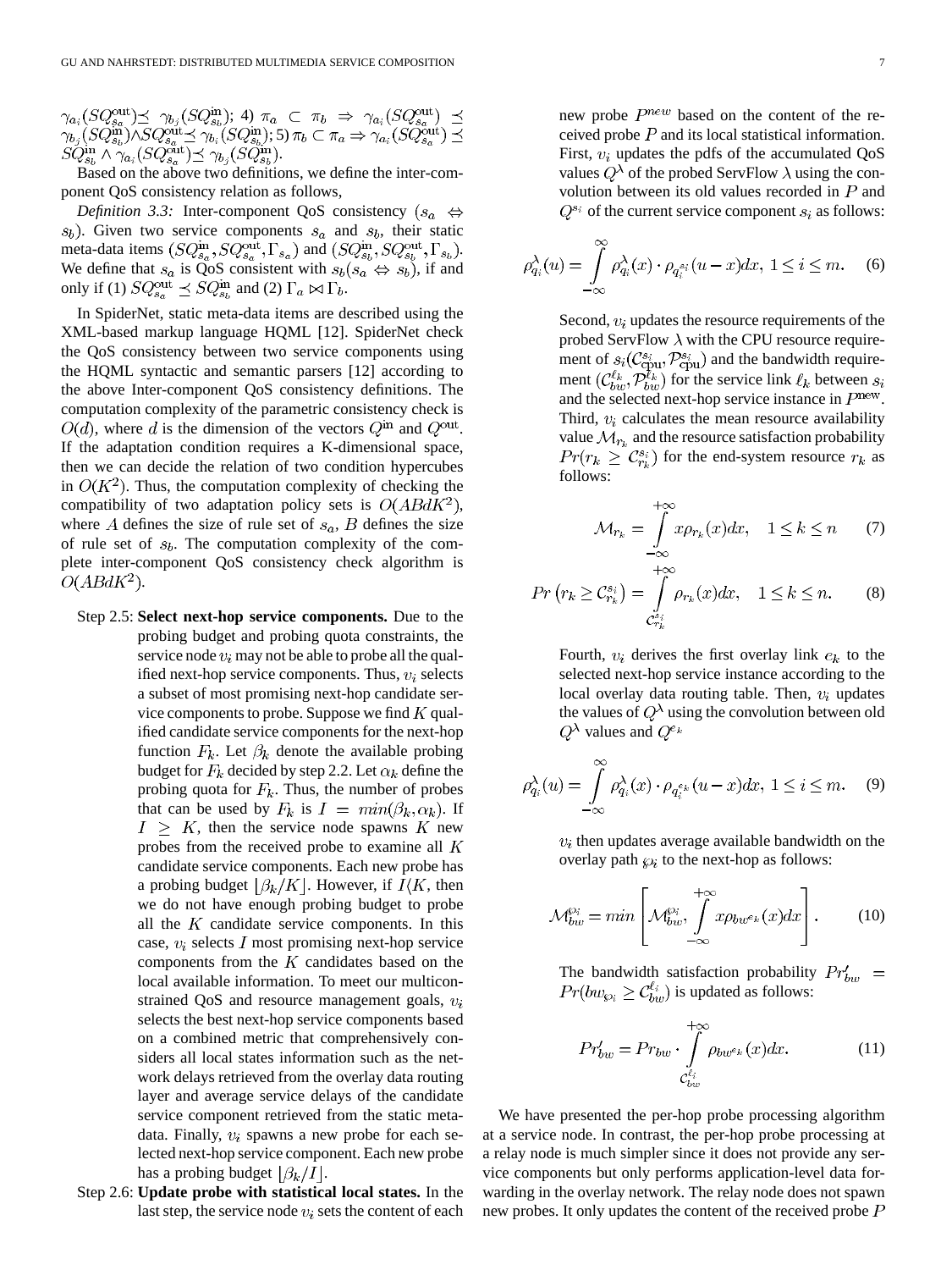with the local statistical information about the overlay link  $e_k$ toward the next-hop service node specified in  $P$ .

#### *E. Optimal Service Composition Selection*

At the destination node, SpiderNet selects the best qualified ServFlow based on the information collected by the received probes. If the function graph has a linear path structure, each probe records a complete service composition. However, if the function graph has a DAG structure, each probe only collects the information for one composition branch. For example, in Fig. 5, each probe traverses either the branch path  $F_1 \rightarrow F_2 \rightarrow F_4 \rightarrow$  $F_5$  or  $F_1 \rightarrow F_3 \rightarrow F_4 \rightarrow F_5$ . Hence, we need to first merge the examined branch paths into complete DAG ServFlows. We briefly describe the merging algorithm as follows. First, we classify all the received branch paths into  $Y$  sets according to their provisioned service functions. All branch paths within one set should include the same set of service functions. For example, in Fig. 5, we classify the four received branch paths into two sets. Second, we merge every  $Y$  combinable branch paths, one from each of the  $Y$  sets, into a complete DAG ServFlow. Two branch paths are combinable if and only if their common service functions are performed by the same service component. For example, in Fig. 5, we can derive two candidate DAG ServFlows from the received four branch paths.

When we merge two branch paths, we need to calculate the statistical resource and QoS values of the DAG ServFlow from its constituent branch paths. The mean values of resource availabilities (i.e.,  $\mathcal{M}_{r_k}^{s_i}$ ,  $\mathcal{M}_{bw}^{\ell_j}$ ) of the DAG ServFlow are the union of its constituent branch paths. The statistical QoS values  $Q^{\lambda}$ of the DAG ServFlow is defined as the "bottleneck" value between the two branch paths (e.g., longer delay). If the nonlinear ServFlow includes more than two branch paths, the statistical QoS values are calculated recursively between every two branch paths. More details about the QoS calculation for the DAG ServFlow can be found in [[9\]](#page-10-0).

Using the aggregated statistical resource and QoS states, SpiderNet first selects all qualified ServFlows according the users QoS requirements (i.e., (2) in Section II) and resource requirements (i.e., (3) in Section II). Then, SpiderNet sorts all the qualified ServFlows in the increasing order of the resource cost aggregation metric  $\psi^{\lambda}$  (i.e., (1) in Section II). The qualified ServFlow with the smallest  $\psi^{\lambda}$  value is regarded as the best qualified ServFlow.

## *F. Algorithm Enhancements*

We now present several enhancements to the basic distributed service composition scheme.

• **Caching composition probing results.** Each overlay node can cache the qualified ServFlows found by recent composition probing operations. When a node  $v_i$  receives a composite service request with the same abstract function, it can avoid invoking the composition probing to find a new ServFlow if the cached ServFlow can satisfy the users QoS constraints. Each cached ServFlow is only kept for a short period of time to assure the validity and optimality of the cached ServFlow. Moreover, before



Candidate ServFlows

Fig. 5. Merge branch paths into DAG ServFlows.

we use the cached ServFlow, we can send a single composition probe5 along the cached ServFlow to validate whether it is still qualified. Thus, we can greatly reduce the composition probing overhead by eliminating unnecessary composition probing operations.

- **Pruning unqualified candidate ServFlows.** We now describe how to reduce the probing overhead by pruning the searching branches along unqualified candidate ServFlows. When an overlay node receives a probe, it compares the current accumulated QoS and resource metric values with the user required QoS and resource constraints. If the satisfaction probabilities of the accumulated QoS metrics or the resource metrics already violate the users requirements, the probe is dropped immediately.6 Specifically, the overlay node drops a probe if: 1)  $Pr(q_k^{\lambda} \leq C^{q_k})$   $\langle \mathcal{P}^{q_k}, \forall k, 1 \leq k \leq m \text{ or } 2 \rangle$ ; or (3)  $Pr(bw^{\wp_i} \geq C_{hm}^{\ell_i}) < \mathcal{P}_{hm}^{\ell_i}$ . Thus, we can greatly reduce the probing overhead by cutting off probe forwarding and spawning along those unqualified searching branches. If all probes are dropped during BCP, the probing source will automatically timeout and assume no qualified ServFlow can be found to satisfy the users composite service request.
- **Differentiated probing quota allocation.** In Section III-B, we have described the uniform probing quota allocation scheme, which assumes that all service functions and branch paths are equally important. We now describe a differentiated probing quota allocation scheme, which considers the differences among service functions and branch paths in the function graph. First, we decide the probing quota ratios among different service functions. Suppose the function graph  $\xi$  includes  $L$  service functions,  $\{F_1, \ldots, F_L\}$ . We use  $\nu_i \cdot \alpha$ ,  $1 \leq i \leq L$ , to represent the probing quota allocated to the service function  $F_i$ , where  $\nu_i$  is the probing quota weight associated with the service function  $F_i$ . We can decide the value of  $\nu_i$  based on different policies. For example, we can assign a higher weight to the service function that has more candidate service instances since it needs more probes to search different alternatives. Suppose a service function  $F_i$  can be mapped to  $\sigma_i$  different service instances. We

<sup>&</sup>lt;sup>5</sup>If the ServFlow has  $k$  branch paths, then we need k composition probes to examine the ServFlow.

<sup>6</sup>Because the composition probing follows the function constraints specified by the function graph and QoS constraints are minimum optimal, the satisfaction probabilities will not be increased by further accumulations.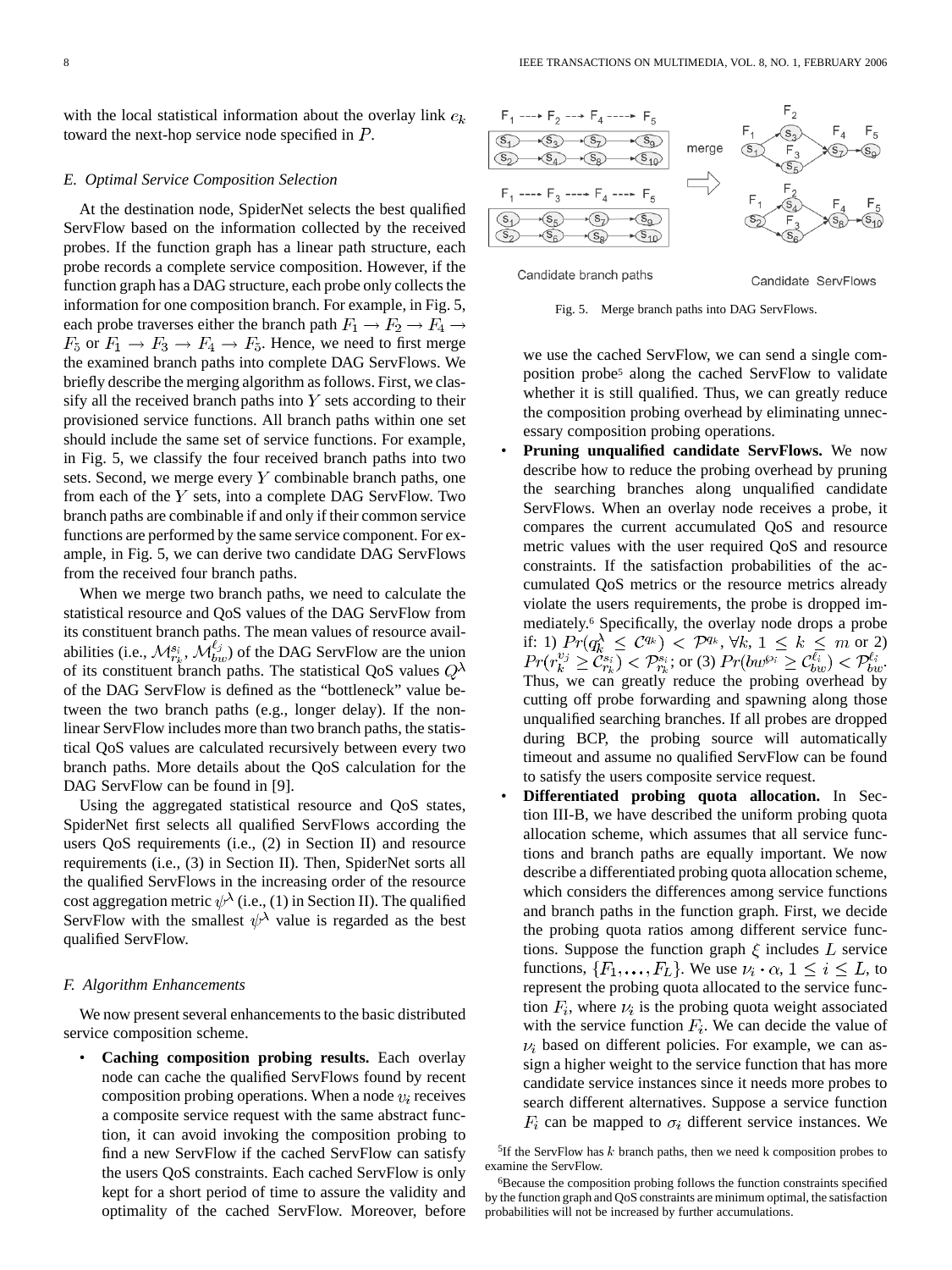

Fig. 6. Customizable video streaming using SpiderNet.

can calculate  $\nu_i$  as  $\nu_i = \sigma_i / \sum_{j=1}^L \sigma_j$ . If all service functions have the same number of duplicated service instances, we can assign larger  $\nu_i$  to more critical service functions. We can achieve more efficient consumption of the probing budget  $\beta_0$  by partitioning  $\beta_0$  differentially among various service functions.

Second, we need to decide to how to share the probing budget among different branch paths in the nonlinear ServFlow composition. We use  $\varpi_i \cdot \beta_0$ ,  $1 \leq i \leq B$ , to represent the probing budget allocated to the branch path  $\tau_i$ , where  $\varpi_i$  represents the weight assigned to the branch path  $\tau_i$ . Suppose the function graph  $\xi$  includes B branch paths  $\tau_1, \ldots, \tau_B, B \geq 1$ . Each branch path  $\tau_i$  includes  $L_i$  service functions  $\{F_{i_1}, \ldots, F_{i_{L_i}}\}$ with  $Z_i$  permutations. The number of probes spawned on each branch path is  $Z_i \cdot \prod_{k=1}^{L_i} \nu_{i_k} \alpha^{L_i}$ , which should be no larger than its probing budget share  $\varpi_i \cdot \beta_0$ . Thus, we can solve  $\alpha$  and  $\varpi_i$ , based on one equation  $\sum_{i=1}^{D} \overline{\omega}_i = 1$  and B inequalities:  $Z_i \cdot \prod_{k=1}^{L_i} \nu_{i_k} \alpha^{L_i} \leq \overline{\omega_i} \cdot \overline{\beta_0}$ ,  $1 \leq i \leq B$ . Then, we can decide the probing quota allocated to each service function by  $\nu_i \cdot \alpha$ .

To implement the above differentiated probing quota allocation in the distributed service composition, we replace the *uniform probing budget partition* scheme, presented in Section III-D, with a *proportional probing budget partition* scheme, which is described as follows. When a service node  $v_i$  receives a probe whose probing budget is  $\beta$  and there are T next-hop service functions  $F_1, \ldots, F_T, v_i$  proportionally divides  $\beta$  among T next-hop service functions as follows. Suppose there are  $k_i$ branch paths that are rooted at the service function  $F_i$ , which are denoted by  $\tau_{i_1},\ldots,\tau_{i_{k_i}}.$  Then, the probing budget allocated to  $F_i$  is decided by  $\beta_i = |(\sum_{i=1}^{\kappa_i} \overline{\omega}_{i_i}/\sum_{i=1}^{\ell_i} \sum_{i=1}^{\kappa_i} \overline{\omega}_{i_i}) \cdot \beta|,$ which means that the proportion of the probing budget allocated to  $F_i$  is decided by the ratio between weight sum of all branch paths rooted at  $F_i$  and the weight sum of all branch paths rooted

at all next-hop service functions  $F_1, \ldots, F_T$ . We now prove that the above proportional probing budget partition scheme can guarantee that each branch path  $\tau_i$  receives its share of probing budget  $\varpi_i \cdot \beta_0$ .

*Theorem 3.1:* Suppose the function graph  $\xi$  includes  $B$ branch paths  $\tau_1, \ldots, \tau_B$ ,  $B > 1$ . The proportional probing budget partition scheme can guarantee that each branch path  $\tau_i$ is allocated with  $\varpi_i \cdot \beta_0$  probing budget,  $1 \leq i \leq B$ .

Readers are referred to [\[9](#page-10-0)] for the proof details.

# IV. EXPERIMENTAL EVALUATION

In this section, we evaluate the performance of SpiderNet using both large-scale simulations and prototype running in wide-area network testbed PlanetLab [[1\]](#page-10-0).

#### *A. Prototype Implementation and Evaluation*

The SpiderNet prototype software is a multithreaded running system written in about 13 K lines of java code. There are six major modules: 1) the *service lookup agent* is responsible for discovering the list of service instances, which is implemented on top of the Pastry software [[17\]](#page-10-0); 2) the *ServFlow generator* module executes the BCP protocol for QoS-aware service composition; 3) the *session manager* maintains session information for current active sessions; 4) the *data transmission* module is responsible for sending, receiving, and forwarding application data; 5) the *overlay topology manager* maintains the neighbor set; and 6) the *monitoring* module is responsible for monitoring the network/service states of neighbors. As a proof-of-concept, we also implemented a set of multimedia service components to populate our P2P service overlay. Each service component provide one of the following six functions: 1) embedding weather forecast ticker; 2) embedding stock ticker; 3) up-scaling video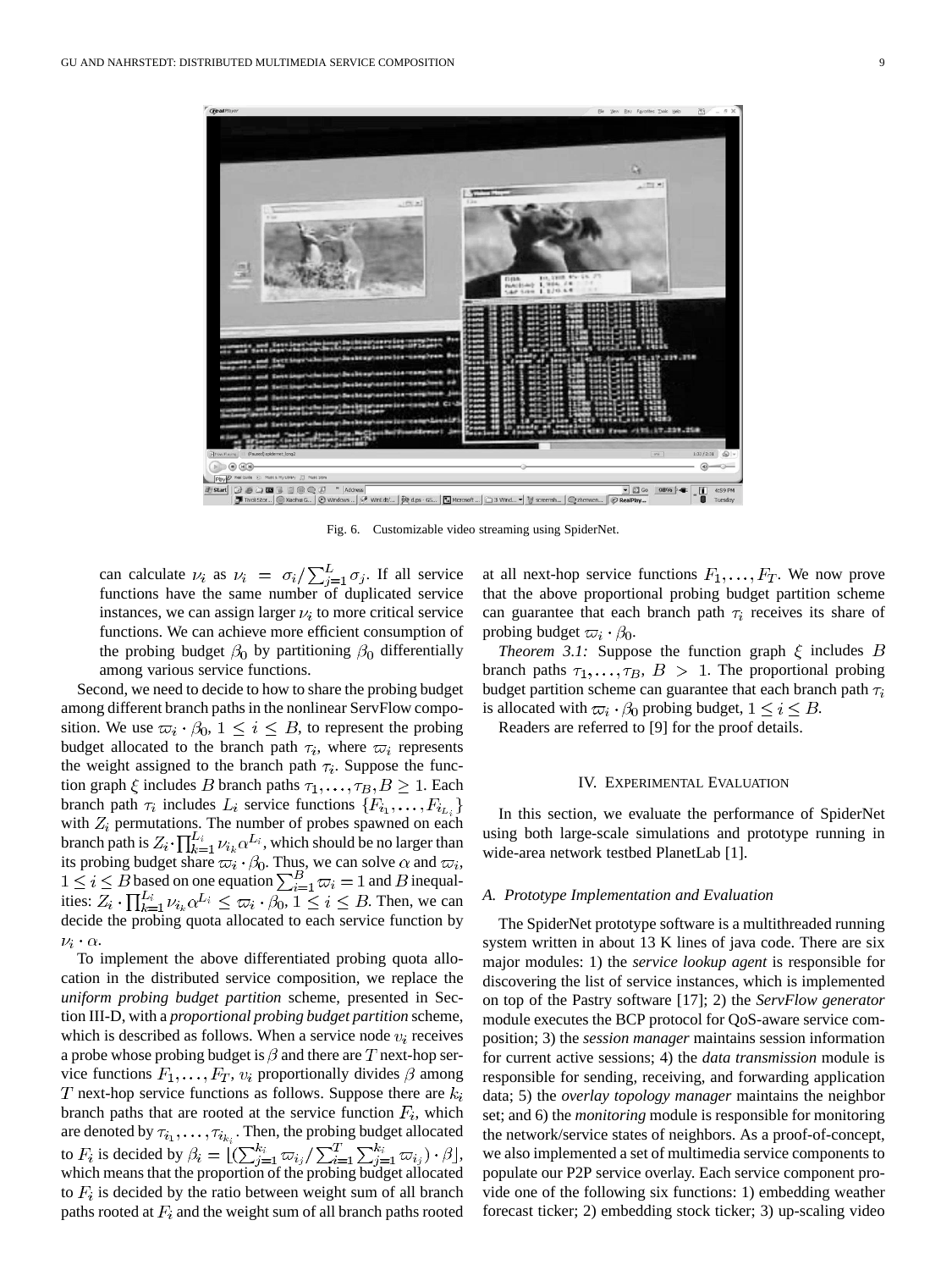frames; 4) down-scaling video frames; 5) extracting subimage; and 6) re-quantification of video frames.

Our experiments use 102 Planetlab hosts that are distributed across U.S. and Europe. The average replication degree of each multimedia service is about 15. We implement a customizable video streaming application on top of the SpiderNet service composition system. The customizable video streaming application allows the user to perform wide-area video streaming with desired transformations and enriched content. Fig. 6 shows the screen shot of the customized video streaming application. Our experiments on the PlanetLab indicate that current SpiderNet prototype can setup a composite service session within several seconds, which is acceptable for long-lived streaming applications that usually lasts tens of minutes or several hours. The above service setup time can be reduced with further implementation improvement.

## *B. Simulation Results*

In our simulation experiments, we first use the degree-based Internet topology generator Inet-3.0 [[20\]](#page-10-0) to generate a power-law graph with 3200 nodes to represent the Internet topology. We then randomly select a number of nodes as overlay nodes and connect them into a SON. The average node degree is  $10\% \cdot |V|$ . Once the node degrees are chosen, the nodes are connected into a topologically-aware overlay network using the Short-Long algorithm presented in [[16\]](#page-10-0). To simulate the dynamic QoS values, we generate the dynamic QoS values using either uniform distribution function or normal distribution function. The histogram for each random variable includes 30 sample values and ten bins. We choose the mean and deviation values based on real-world Internet service-level agreement contracts and the profiling results of fully implemented multimedia services. We simulate the IP-layer and overlay-layer data routing using the shortest path routing algorithm.

Each overlay node provides two service components. Each service component performs a service function that is randomly selected from  $\lfloor |V|/5 \rfloor$  service functions. Thus, the average service duplication ratio is  $(2 \cdot |V|)/(|V|/5) = 10$ , which conforms to our assumption that a service function can be mapped to a limited number of service instances. The function graph  $\xi$  of the request is randomly selected from 200 pre-defined templates, which include two to five service functions with one or two branches. The statistical resource and QoS requirements are uniformly distributed. The service session time is uniformly distributed within certain range. A QoS-aware service composition is said to be successful, if and only if the composed ServFlow: (1) satisfies the function graph requirements; 2) satisfies the users resource requirements (e.g., CPU, network bandwidth); and 3) satisfies the users QoS requirements (e.g., delay, data loss rate). The composition success rate is calculated by  $SuccessNumber/RequestNumber$ .

For comparison, we also implement three other common approaches: *optimal*, *random*, and *static* algorithms. The optimal algorithm uses unbounded network flooding, which exhaustively searches all candidate ServFlows to find the best qualified ServFlow. The random algorithm randomly selects a functionally qualified service component for each function node in the function graph. The static algorithm uses pre-defined





Fig. 8. Overhead comparison.

service component for each service function in the function graph. Both random and static algorithms do not consider the users QoS and resource requirements.

Fig. 7 shows the composition success rate achieved by different algorithms on the three different multimedia service overlays. The results illustrate that SpiderNet can consistently achieve near-optimal performance (i.e.,  $>95\%$  of the optimal performance) on the three different service overlays. Compared to the random and static algorithms, SpiderNet can achieve as much as 300% better performance than the random algorithm and 400% better performance than the static algorithm. Moreover, SpiderNet presents much better scaling property than the random and static algorithms. When we increase the service overlay size from 200 nodes to 500 nodes, SpiderNet can achieve as much as 130% performance improvements by efficiently utilizing added resources while the random and static algorithm can achieve at most 50% improvements. The improvements from 500 nodes to 1000 nodes are not too much since the system resources of 500 nodes already meet the resource requirements of the workload. Fig. 8 illustrates the overhead comparison between the optimal algorithm and the SpiderNet algorithm in the above experiment. The probing overhead is measured by the total number of probing messages generated per time unit. The results show that SpiderNet has